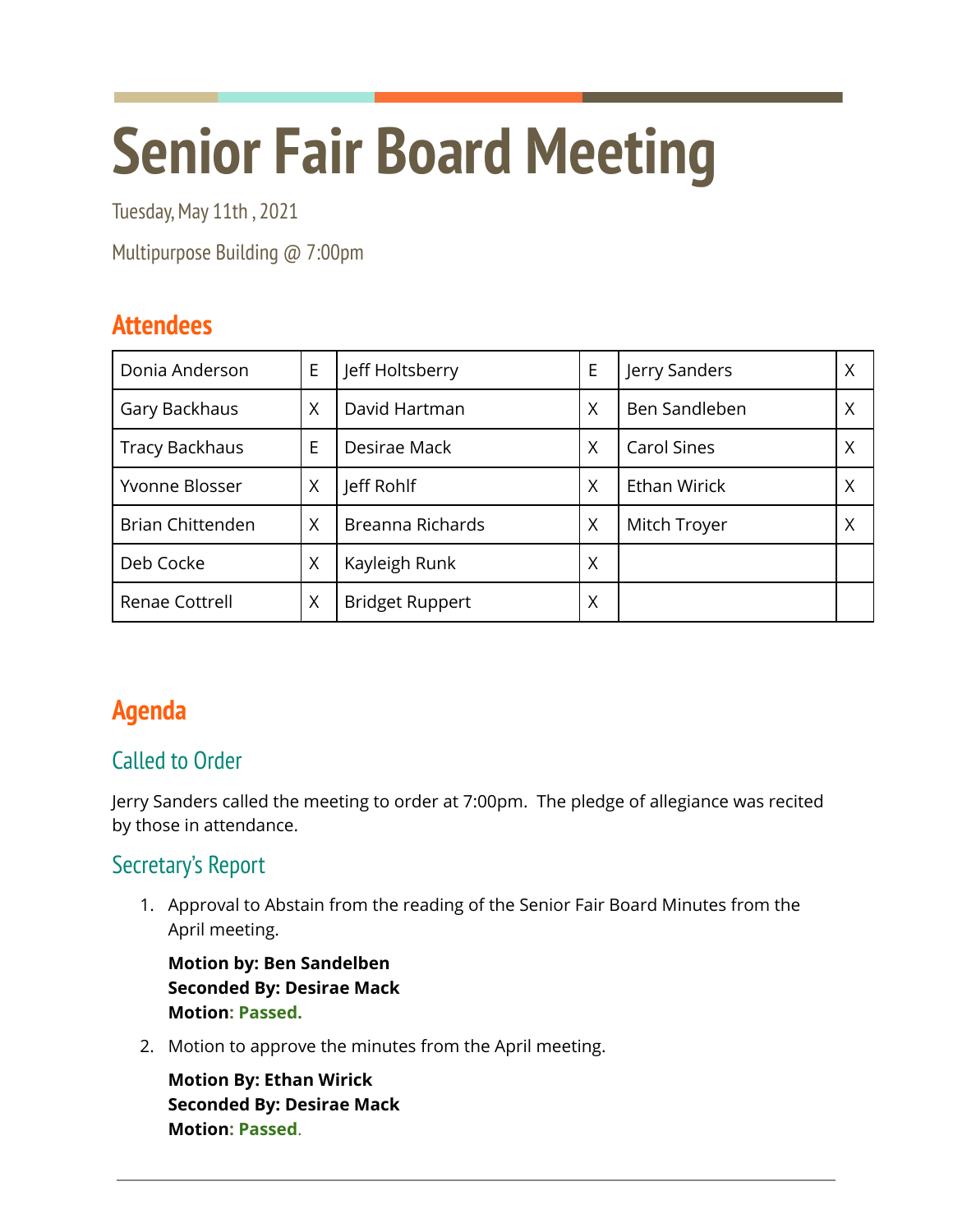#### Financial Report

- 1. Visa Bill for \$50.70 needs paid
- 2. Electric bill was up \$400.00
- 3. **Motion By: Brian Chittenden -** Pay the month of April bills. **Seconded By: Ben Sandleben Motion Passed**.
- 4. **Motion By: Desirae Mack -** Approve the treasures report as reported. **Seconded By: Kayleigh Runk Motion Passed.**
- 5. **Motion By: Seconded By: Motion Passed**.

#### Correspondence:

1.

#### Guests:

- 1. Teresa Johnson
	- a. Number of exhibitors have been going up and down
	- b. Needs prices for chickens to order by June 1st.
	- c. Tinora young farmers will do pedal pull depending on having a full fair and restrictions. Will have pig catch, pedal pull, and mutton busting.
	- d. Does not need fairgrounds for camp.
- 2. Sheriff's Office- Nothing to report
- 3. John From Chirstmas Cruise Thru- Would like to extend the route for the cruise thru. Between the harness barn and goat barn. Would like us to trim up a tree that is in the way so that it is not scratching up cars.

#### Committees:

- 1. E Board:
	- a. A Group would like to do a 5k at the fairgrounds
	- b. A Group from promedica would like to hand out narcan kits
	- c. City said we could us there leaf machine to clean up leaves from the fence
	- d. Sherwin Williams will give us a date on paint.

#### Old Business

1. Craft Show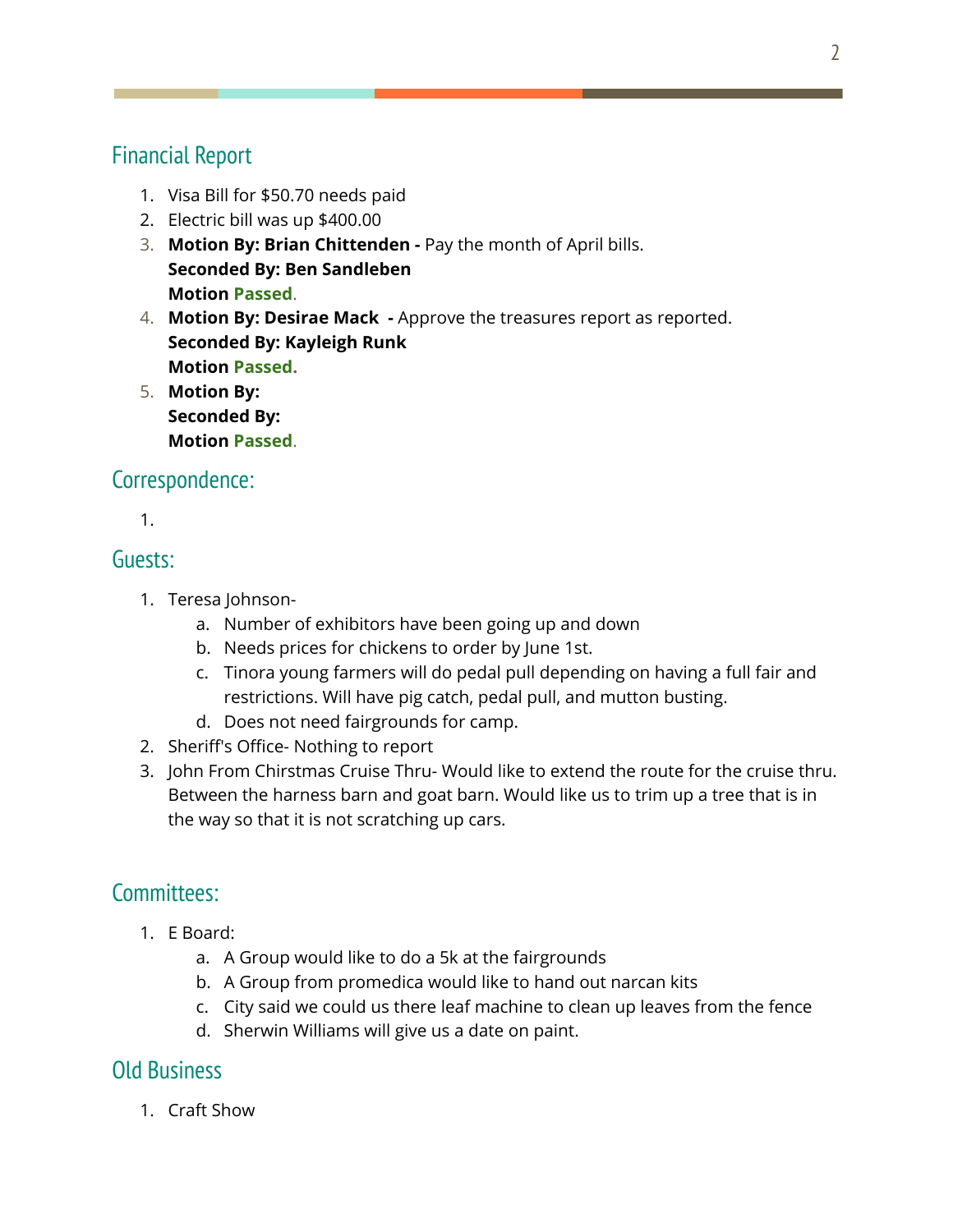- 2. 2021 Fair events
	- a. Saturday Drags
	- b. Sunday Combine Derby
	- c. Monday Bands
	- d. Tuesday Horse Racing
	- e. Wednesday Cheer
	- f. Thursday Horse Racing
	- g. Friday Truck Pulls
	- h. Saturday Demolition Derby
- 3. Beer Sales

#### New Business

- 1. Damage to Veterans Building
- 2. Junior and Senior work days
- 3. Doors for Sheep and Rabbit Barn
- 4. County Commissioners
- 5. Leaf Removal for the Fall 2021
- 6. Repairs on overnight stalls
- 7. Wood Carver
- 8. **Motion By: Carol Sines-** To allow the Christmas Cruise Thru to trim the oak tree behind the harness racing barn **Seconded By: Mitch Troyer Motion Passed**.
- 9. **Motion By: Deb Cocke -** To allow Mainly Marathon use the fairgrounds for their race for 250.00 with a 250.00 deposit including bathrooms and electrical. **Seconded By: Brian Chittenden Motion Passed**.
- 10. **Motion By: Desirae Mack -** To buy the doors for the office, lock boxes, and rabbit barn doors.

**Seconded By: Brain Chittenden Motion Passed**.

11. **Motion By:**

**Seconded By: Motion Passed**.

12. **Motion By:**

**Seconded By:**

**Motion Passed**.

13. **Motion By:**

**Seconded By:**

**Motion Passed**.